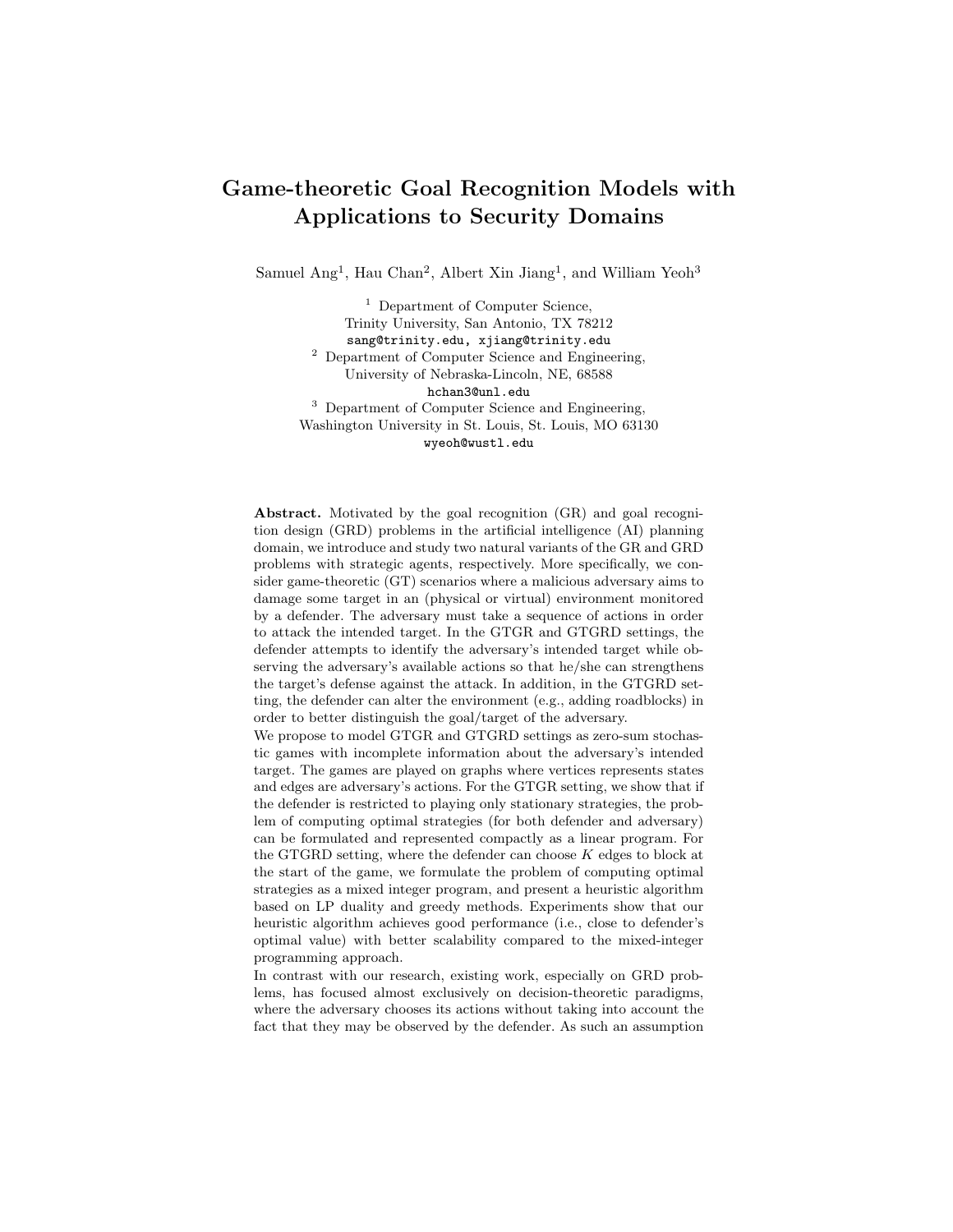

Fig. 1. Example Problem (left) and with Blocked Actions in Red (right).

is unrealistic in GT scenarios, our proposed models and algorithms fill a significant gap in the literature.

# 1 Introduction

Discovering the objective of an agent based on observations of its behavior is a problem that has interested both artificial intelligence (AI) and psychology researchers for many years [23, 7]. In AI, this problem is known as goal recognition (GR) or, more generally, plan recognition [25]. Plan and goal recognition problems have been used to model a number of applications ranging from software personal assistants [16–18]; robots that interact with humans in social settings such as homes, offices, and hospitals [26, 8]; intelligent tutoring systems that recognize sources of confusion or misunderstanding in students through their interactions with the system [14, 6, 12, 15]; and security applications that recognize the plan or goal of terrorists [5].

One can broadly summarize the existing research in GR as one that primarily focuses on developing better and more efficient techniques to recognize the plan or the goal of the user given a sequence of observations of the user's actions. For example, imagine a scenario shown in Figure 1 (left), where an agent is at cell E3, it can move in any of the four cardinal directions, and its goal is one of three possible goals G1 (in cell B1), G2 (in cell A5), and G3 (in cell C5). Additionally, assume that it will move along a shortest path to its goal. Then, if it moves left to cell E2, then we can deduce that its goal is G1. Similarly, if it moves right to cell E4, then its goal is either G2 or G3.

Existing research has focused on agent GR models that are non-strategic or partially strategic: The agent's objective is to reach its goal with minimum cost, and the agent does not explicitly reason about its interaction with the observer. However, when the observer's recognition of the agent's goal affects the agent in some way, then it is in the agent's best interest to be *fully strategic* – to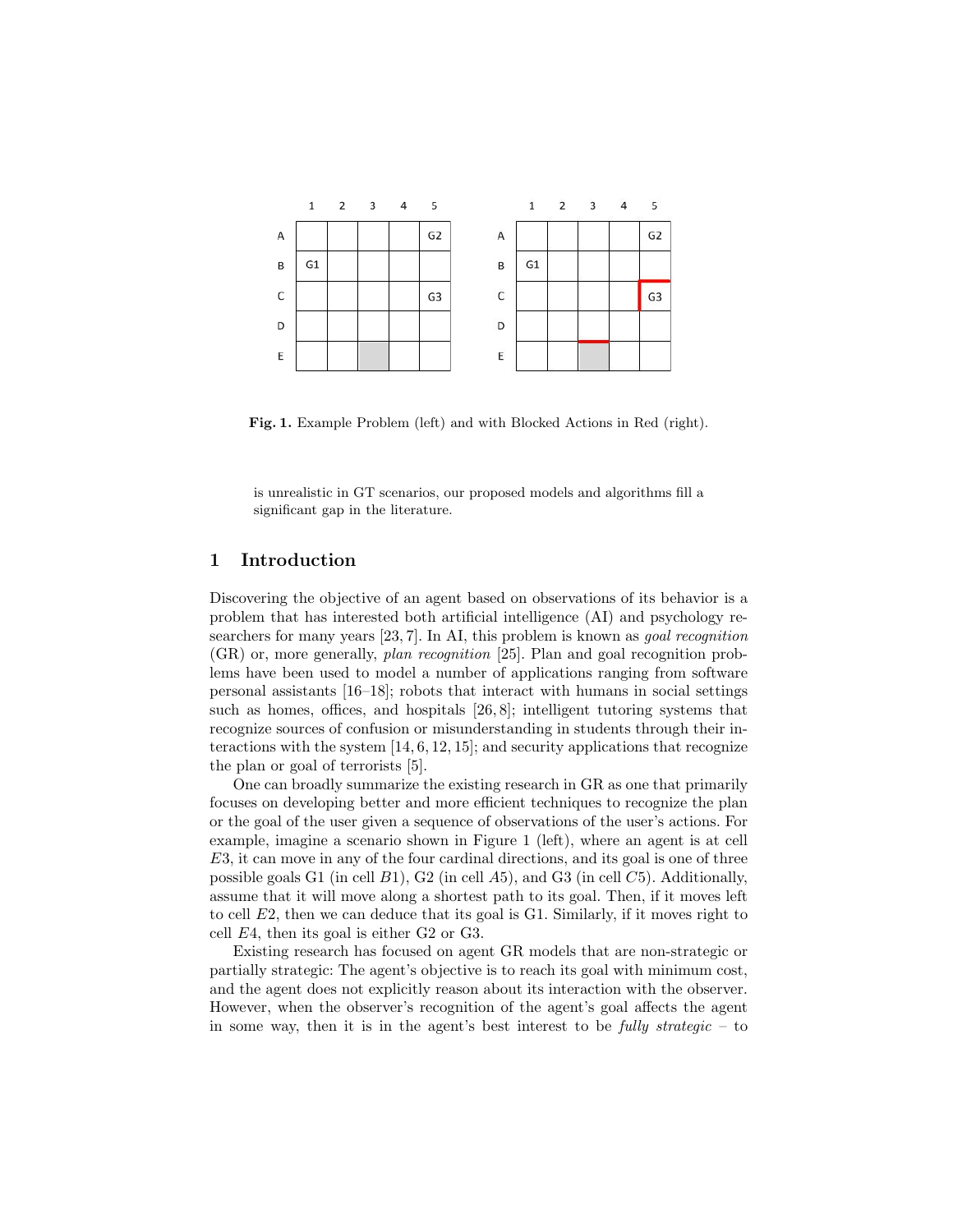explicitly reason about how the agent's choice affects the observer's recognition. As a result, the observer will need to take into account the agent's strategic reasoning when making decisions.

# 1.1 Game-Theoretic Goal Recognition Problems in Security Domains

Naturally, GT settings with strategic agents are common in many real-world (physical and cyber) security scenarios between an adversary and a defender. The adversary has a set of targets of interests and would be equally happy in attacking one of them. In physical security domains, the adversary must make a sequence of physical movements to reach a target; in cyber security domains, this could be a sequence of actions achieving necessary subgoals to carry out the attack. In any case, the defender is trying to recognize the adversary's goal/target. We coined this the game-theoretic goal recognition (GTGR) problem.

Let us describe the security games of interests using Figure 1. Consider the security scenario in Figure 1 (left), where an agent (i.e., terrorist) wants to reach its intended target and carry out an attack, while we, the observer (the defender) try to recognize the agent's goal as early as possible. Suppose once we recognize the agent's goal, we will strengthen the agent's target to defend against the attack. The more time we have between recognition and the actual attack, the less successful the attack will be. In this scenario, it is no longer optimal for the agent to simply choose a shortest path to its goal, as that could allow the observer to quickly identify its goal. On the other hand, the agent still wants to reach its goal in a reasonably short time, as a very long path could allow the observer time to strengthen all the targets. So, an optimal agent would need to explicitly reason about the tradeoffs between the cost of its path (e.g., path length) and the cost of being discovered early.

# 1.2 Game-Theoretic Goal Recognition Design Problems in Security Domains

So far we have been discussing the defender's task on recognizing goals. However, the task could become very difficult in general. For instance, going back to our security example in Figure 1, if the agent moves up to D3, the observer cannot make any informed deductions. In fact, if the agent moves along any one of its shortest paths to goal G3, throughout its entire path, which is of length 4, we cannot deduce whether its goal is either G2 or G3! This illustrates one of the challenges with this approach, that is, there are often a large number of ambiguous observations that can be a result of a large number of goals. As such, it is difficult to uniquely determine the goal of the agent until a long sequence of observations is observed.

The work of [9, 10] proposed an orthogonal approach to modify the underlying environment of the agent, in such a way that the agent is forced to reveal its goal as early as possible. They call this problem the goal recognition design (GRD) problem. For example, if we block the actions  $(E3, up)$ ,  $(C4, right)$ ,  $(C5, up)$  in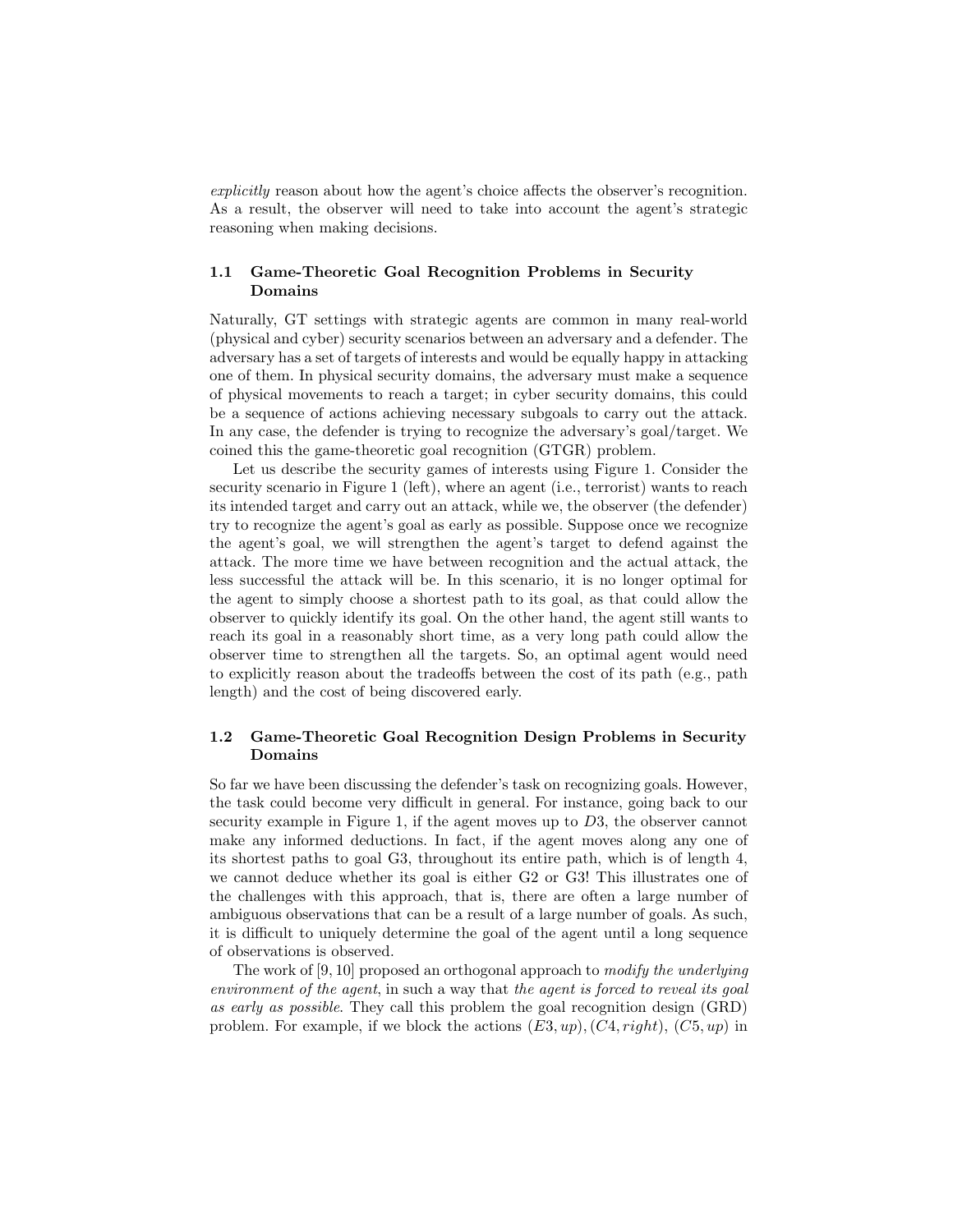our example problem, where we use tuples  $(s, a)$  to denote that action a is blocked from cell s, then the agent can make at most 2 actions (i.e., right to E4 then up to D4) before its goal is conclusively revealed. Figure 1 (right) shows the blocked actions. This problem finds itself relevant in many of the same applications of GR because, typically, the underlying environment can be easily modified.

As such, in addition to studying the GTGR problem, we consider the GT-GRD problem where the observer can modify the underlying environment (i.e., adding  $K$  roadblocks) as to restrict the actions of the agent.

#### 1.3 Related Work

GR and its more general forms, plan recognition and intent recognition, have been extensively studied [25] since their inception almost 40 years ago [23]. Researchers have made significant progress within the last decade through synergistic integrations of techniques ranging from natural language processing [27, 3] to classical planning [20–22] and deep learning [15]. The closest body of work to ours is the one that uses game-theoretic formulations, including an adversarial plan recognition model that is defined as an imperfect information two-player zero-sum game in extensive form [13], a model where the game is over attack graphs [1], and an extension that allows for stochastic action outcomes [4]. The main difference between these works and ours is that ours focuses on goal recognition instead of plan recognition.

While GR has a long history and extensive literature, the field of GRD is relatively new. Keren *et al.* introduced the problem in their seminal paper [9], where they proposed a decision-theoretic STRIPS-based formulation of the problem. In the original GRD problem, the authors make several simplifying assumptions: (1) the observed agent is assumed to execute an optimal (i.e., cost-minimal) plan to its goal; (2) the actions of the agent are deterministic; and (3) the actions of the agent are fully observable. Since then, these assumptions have been independently relaxed, where agents can now execute boundedly-suboptimal plans [10], actions of the agents can be stochastic [28], and actions of the agents can be only partially observable [11]. Further, aside from all the decision-theoretic approaches above, researchers have also modeled and solved the original GRD problem using answer set programming [24]. The key difference between these works and ours is that ours introduced a game-theoretic formulation that can more accurately capture interactions between the observed agent and the observer in security applications.

#### 1.4 Our Contributions

As a result of the strategic interaction in the GTGR and GTGRD scenarios, the concept of cost-minimal plan (the solution concept in GR problem) and worst-case distinctiveness (the solution concept in GRD problem) are no longer a suitable solution concept since it does not reflect the behavior of strategic agents. Instead, our objective here is to formulate game-theoretic models of the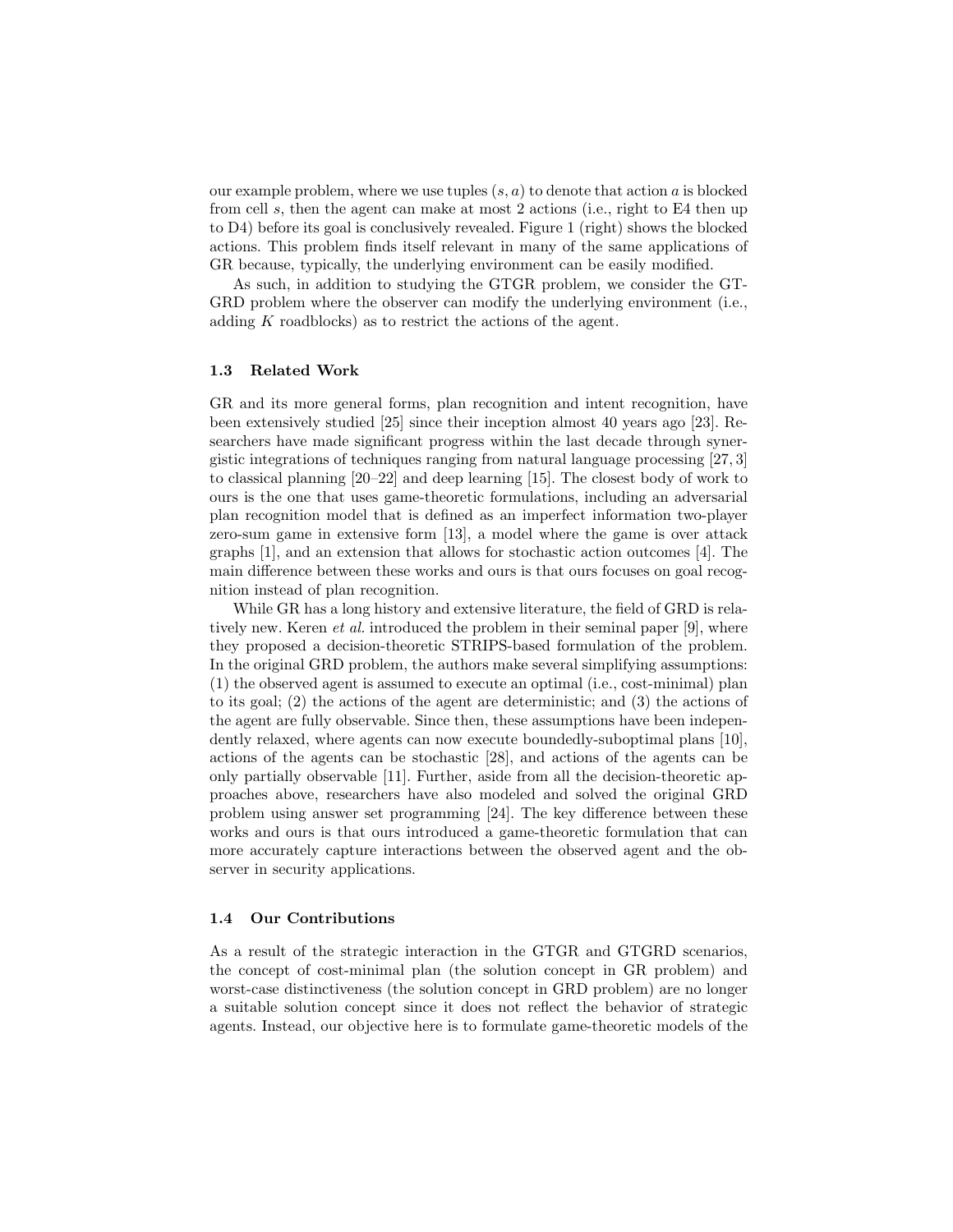agent's and observer's interactions under GR and GRD settings. More specifically, we propose to model GTGR and GRGRD settings as zero-sum stochastic games with incomplete information where the adversary's target is unknown to the observer. For the GTGR setting, we show that if the defender is restricted to playing only stationary strategies, the problem of computing optimal strategies (for both defender and adversary) can be formulated and represented compactly as a linear program. For the GTGRD setting, where the defender can choose  $K$ edges to block at the start of the game, we formulate the problem of computing optimal strategies as a mixed integer program, and present a heuristic algorithm based on LP duality and greedy methods. We perform experiments to show that our heuristic algorithm achieves good performance (i.e., close to defender's optimal value) with better scalability compared to the mixed-integer programming approach.

# 2 Preliminary: stochastic games

In our two-player zero-sum single-controller stochastic game  $G$ , we have a finite set S of states, and an initial state  $s_0 \in S$ . The first player acts as an adversary attempting to reach some target within the environment, while second player acts as the observer of the environment. Given a state  $s \in S$ , there exist finite action sets  $J_s$  and  $I_s$  for the adversary and the observer respectively. Given a state  $s \in S$  and  $j \in J_s$ , a single-controller transition function  $\chi(s, j)$ deterministically maps state and action to a new state. Given a state  $s \in S$ ,  $j \in J_s$ ,  $i \in I$ , and intended target of the adversary  $\theta$ , we define a reward function  $r(s, i, j, \theta) \in \mathbb{R}$ . Since this is a zero-sum game, without loss of generality, we define r as the reward for the observer and the additive inverse of the reward for the adversary. We consider a two-player zero-sum single-controller stochastic game where observer has incomplete information. In particular, the game consists of a collection of zero-sum single-controller stochastic games  ${G_{\theta}}_{\theta \in B}$  and a probability distribution  $P \in \Delta(B)$  over B. For our setting, we assume that each stochastic game  $G_{\theta}$  could have different reward function  $r^{\theta}$ , but all of the games  $G'_{\theta}s$  have the same sets of states, actions, and transition rules. The game is played in stages over some finite time. First, a game  $G_{\theta}$  is drawn according to P. The adversary is informed of  $\theta$  while the observer does not know  $\theta$ , but rather a set of states B of which  $\theta$  is a part of. At each stage of game t with current state  $s_t \in S$ , the adversary selects  $j_t \in J_s$  and the observer selects  $i_t \in I$ , and  $s_{t+1}$  is reached according to  $\chi(s_t, j_t)$ . However, we assume that the adversary does not know  $i_t$ , and both of the players do not know  $r^{\theta}(s_t, i_t, j_t)$ . Note that observer can infer the action of the adversary given the new state since our transition function is deterministic. Hence, the observer knows  $j_t$ ,  $i_t$ , and  $s_{t+1}$ 

The strategies of the players can be based on their own history of the previous states and strategies. In addition, player 1 can condition his strategies based on  $\theta$ . We consider a finite timestep to be at most T. Let  $h_t^1 = (s_0, j_0, s_1, j_1, ..., j_{t-1}, s_t)$ and  $h_t^2 = (s_0, j_0, i_0, s_1, \ldots, j_{t-1}, i_{t-1}, s_t)$  to denote a possible history of length t of player 1 and player 2 where  $j_k \in J_{s_k}$  and  $i_k \in I$  for  $k = 1, ..., t$ . Let  $H_{s_t}^1$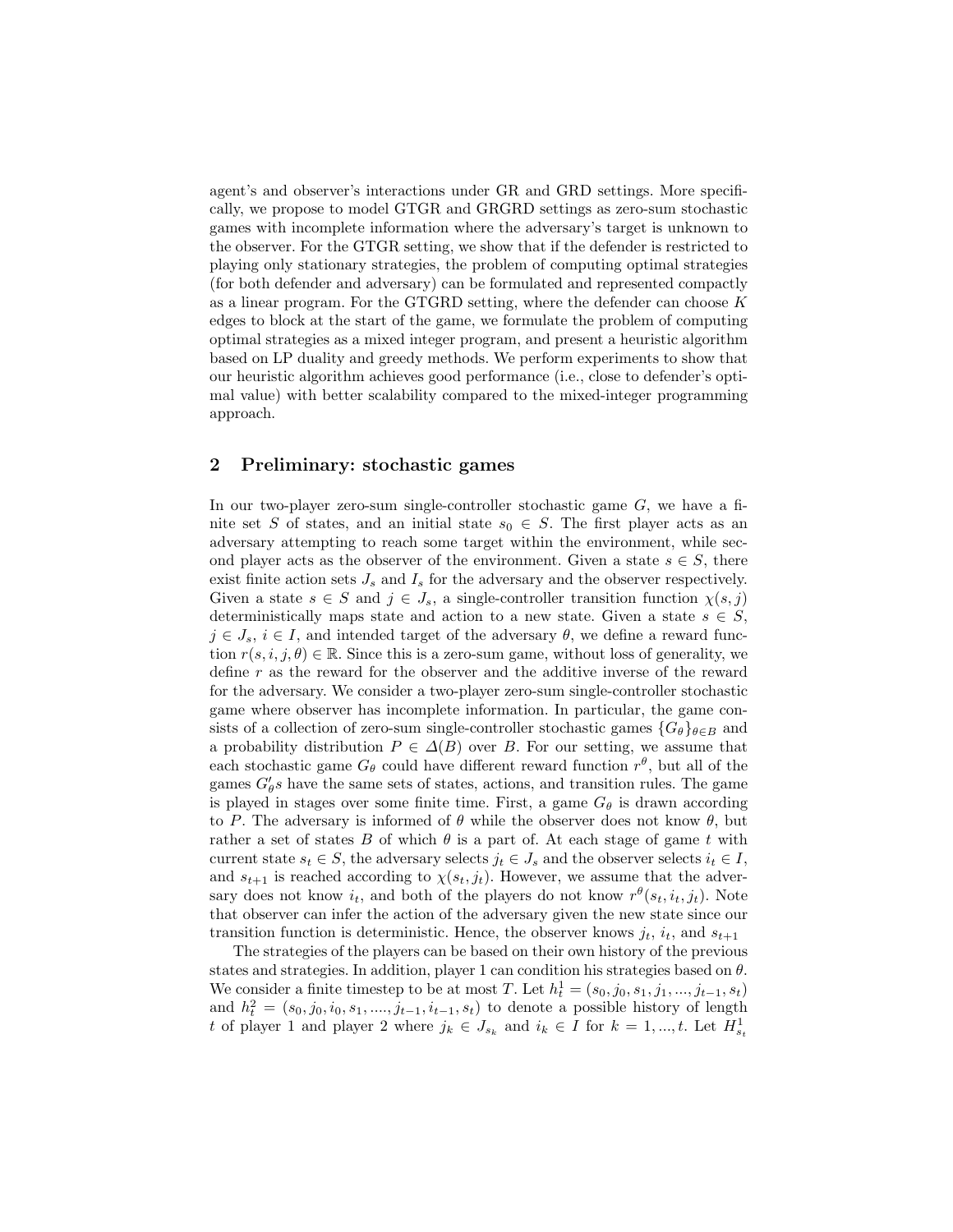and  $H_{s_t}^2$  be the set of all possible histories of length t ended up at state  $s_t$ . Then, the sets of deterministic strategies for player 1 and player 2 are therefore  $\prod_{t=0\leq T,s_t\in S,h_{s_t}^1\in H_{s_t}^1} J_{s_t}$  and  $\prod_{t=0\leq T,s_t\in S,h_{s_t}^2\in H_{s_t}^2} I$ , respectively. Indeed, for each possible history, the players need to select some actions. Naturally, the players mixed strategies are distributions over the deterministic strategies.

**Definition 1.** Given  $\theta \in B$ ,  $0 \le t \le T$ ,  $s_t \in S$ ,  $h_{s_t}^1 \in H_{s_t}^1$ , player 1's behavioral strategy  $\sigma_1(\theta, h_{s_t}^1, j_{s_t})$  returns the probability of playing  $j_{s_t} \in J_{s_t}$  such that  $\sum_{j_{s_t} \in J_{s_t}} \sigma_1(\theta, h^1_{s_t}, j_{s_t}) = 1.$  (Player 2's behavioral strategy  $\sigma_2$  is defined similarly and does not depend on  $\theta$ ).

**Definition 2.** A behavioral strategy  $\sigma$  is stationary if and only if it is independent of any timestep t and depends only on the current state (i.e.,  $\sigma_1(\theta,$  $h_s^1, j_s) = \sigma_1(\theta, \bar{h}_s^1, j_s)$  such that  $h_s^1$  and  $\bar{h}_s^1$  have the same last state and  $\sigma_2$  can be defined similarly).

Given a sequence  $\{(s_t, i_t, j_t)\}_{t=1}^T$  of actions and states, the total reward for player 2 is  $r_T = \sum_{t=1}^T r^{\theta}(s_t, i_t, j_t)$ . Thus, the expected reward  $\gamma_T(P, s_0, \sigma_1, \sigma_2)$  $\mathbf{E}_{P,s_0,\sigma_1,\sigma_2}[r_T]$  is the expectation of  $r_T$  over the set of stochastic games  $\{G_\theta\}_{\theta \in B}$ given the the fixed initial state  $s_0$  under  $P$ ,  $\sigma_1$ , and  $\sigma_2$ , respectively.

**Definition 3.** The behavioral strategy  $\sigma_2$  is a best response to  $\sigma_1$  if and only if for all  $\sigma'_2$ ,  $\gamma_T(P, s_0, \sigma_1, \sigma_2) \geq \gamma_T(P, s_0, \sigma_1, \sigma'_2)$ . The behavioral strategy  $\sigma_1$  is a best response to  $\sigma_2$  if and only if for all  $\sigma'_1$ ,  $\gamma_T(P, s_0, \sigma_1, \sigma_2) \leq \gamma_T(P, s_0, \sigma'_1, \sigma_2)$ .

For two-player zero-sum games, the standard solution concept is the max-min solution:  $\max_{\sigma_2} \min_{\sigma_1} \gamma_T(P, s_0, \sigma_1, \sigma_2)$ . One can also define min-max solution  $\min_{\sigma_1} \max_{\sigma_2} \gamma_T(P, s_0, \sigma_1, \sigma_2)$ . For zero-sum games, the max-min value, min-max value, and Nash equilibrium values all coincide [2]. For simultaneous-move games this can usually be solved by formulating a linear program. In this work, we will be focusing on computing the max-min solution.

# 3 Game Model

We begin by describing our settings and introducing the GTGR and GTGRD models.

## 3.1 Game-theoretic goal recognition model

Consider a deterministic environment such as the one in the introduction. We can model the environment with a graph in which the nodes correspond to the states and the edges connect neighboring states. Given the environment and the graph, as in many standard GR problems, the agent wants to plan out a sequence of moves (i.e., determining a path) to reach its target location of the graph. The target location is unknown to the observer, and the observer's goals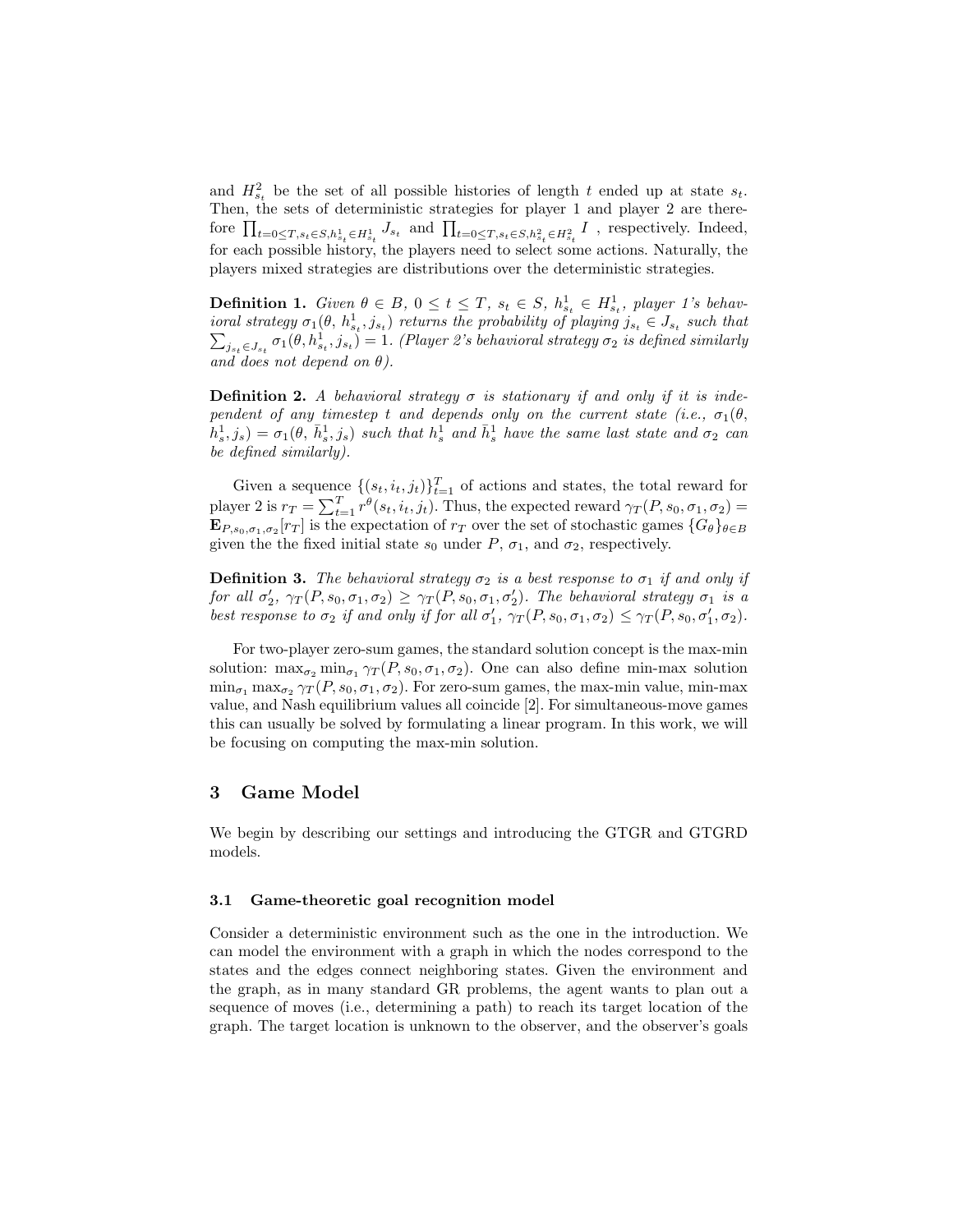are to identify the target location based on the observed sequence of moves and to make preventive measure to protect the target location.

We model this scenario as a two-player zero-sum game, between the agent/ adversary and the observer. Given the graph  $G = (L, E)$  of the environment, the adversary is interested in a set of potential targets  $B \subseteq L$  and has a starting position  $s_0 \in L \setminus B$ . The adversary's aim is to attack a specific target  $\theta \in B$ , which is chosen at random according to some prior probability distribution P. The observer does not know the target  $\theta$ , and only the adversary knows its target  $\theta$ . However, the observer knows the set of possible targets B and the adversary's starting position  $s_0$ . For any  $s \in L$ , we let  $\nu(s)$  is the set of neighbors of s in the graph G.

The sequential game is played over several timesteps where both players move simultaneously. Each timestep, the observer selects a potential target in  $B$  to protect, and the agent moves to a neighboring node. We consider the zero-sum scenario: With each timestep, the adversary and the observer will lose and gain a value d, respectively. In addition, if the observer protects the correct target location  $\theta$ , an additional value of q will be added to the observer and subtracted from the adversary. The game ends when the attacker reaches its target  $\theta$ , a value of  $u^{\theta}$  will be added to the adversary's overall score, and  $u^{\theta}$  will be subtracted from the observer's overall score. Notice that during the play of the game, the adversary does not observe the observer's action(s), and the players do not know of their current scores.

Because of the potentially stochastic nature of the adversary's moves at each timestep, and the uncertainty of adversary's target in the system, our setting is most naturally modeled as a stochastic game with incomplete information as defined in Section 2. More specifically, the set of states is  $L$  with an initial state  $s_0$ . Given a state  $s \in S$ ,  $\nu(s)$  is the action set for the adversary and B is the action set for the observer. Given a state  $s \in S$  and  $j \in \nu(s)$ , the singlecontroller transition function  $\chi(s, j) = j$ . Indeed, the transition between states are controlled by the adversary only and is deterministic: From state s, where  $s \neq \theta$ , given attacker action  $j \in \nu(s)$ , the next state is j. The state  $\theta$  is terminal: Once reached, the game ends. Given a state  $s \in S$ ,  $j \in \nu(s)$ , and  $i \in B$ , we define the reward function  $r^{\theta}(s, i, j) \equiv r(s, i, j, \theta)$  from the observer's point of view as

$$
r(s,i,j,\theta) = \begin{cases} d & j \neq \theta \ \& i \neq \theta \\ d + q & j \neq \theta \ \& i = \theta \\ d - u^{\theta} & j = \theta \ \& i \neq \theta \\ d + q - u^{\theta} & j = \theta \ \& i = \theta. \end{cases} \tag{1}
$$

While, in theory, the game could go on forever if the adversary never reaches his target  $\theta$ , because of the per-timestep cost of d, any sufficiently long path for the adversary would be dominated by the strategy of taking the shortest path to  $\theta$ . Eliminating these dominated strategies allows us to set a finite bound for the duration of the game, which grows linearly in the shortest distance to the target that is furthest away. Even in games where the value of  $d$  is set to  $0$ , the defender could potentially play a uniformly random strategy that imposes a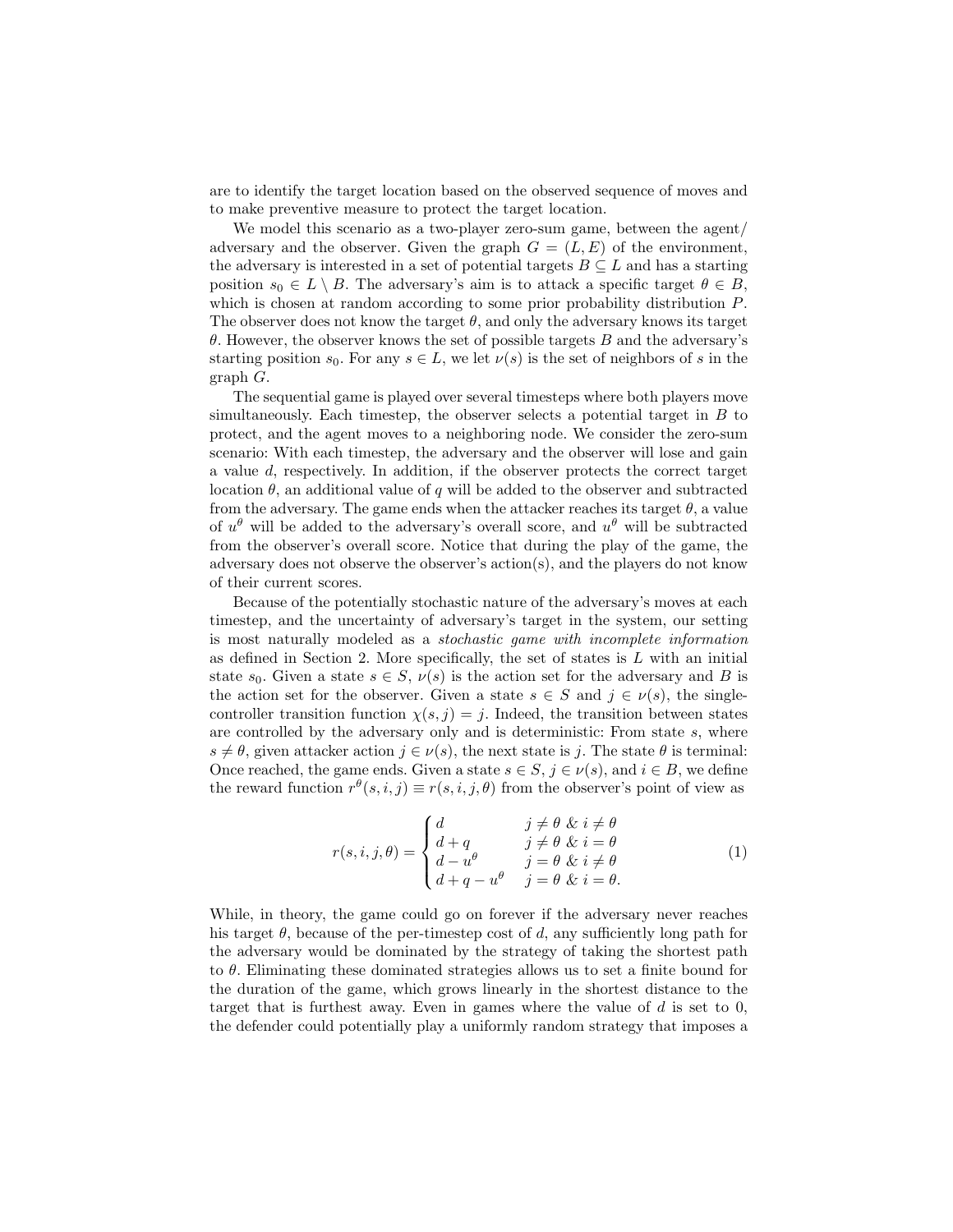cost of  $\frac{q}{|B|}$  per timestep. Therefore, an adversary strategy taking forever would achieve a value of  $-\infty$  against the uniformly random defender strategy. In any Nash equilibrium the attacker will always reach their target in finite time.

We call this the game-theoretic goal recognition (GTGR) model. All of the definitions in Section 2 follow immediately for our games.

#### 3.2 Game-theoretic goal recognition design model

As mentioned in the introduction, we also consider the game-theoretic goal recognition design (GTGRD) model. Formally, before the game starts, we allow the observer to block a subset of at most  $K$  actions from the game. In our model, that corresponds to blocking at most  $K$  edges from the graph. In one variant of the model, blocking an edge effectively removes that edge, i.e. the adversary can no longer take that action. In another variant, blocking an edge does not prevent the adversary from taking the action, but the adversary would incur a cost by taking that action. After placing the blocks, the game proceeds as described in Section 3.1.

# 4 Computation

#### 4.1 Game-theoretic goal recognition model

With the game defined, we are interested in computing the solution of the game: What is the outcome of the game when both players behave rationally? Before defining rational behavior, we first need to discuss the set of strategies. In a sequential game, a pure strategy of a player is a deterministic mapping from the current state and the player's observations/histories leading to the state, to an available action. For the adversary, such observations/histories include its own sequence of prior actions and its target  $\theta$ ; the observer's observations/histories include the adversary's sequence of actions and the observer's sequence of actions. A mixed strategy is a randomized strategy, specified by a probability distribution over the set of pure strategies. The strategies are defined more formally in Section 2 and Definition 1.

As mentioned earlier, we are interested in computing the max-min solution, which is equivalent to the max-min value, min-max value, and Nash equilibrium value of the game. For simultaneous-move games this can usually be solved by formulating a linear program. However, for our sequential game, each pure strategy need to prescribe an action for each possible sequence of observations leading to that state and, as a result, the sets of pure strategies are exponential for both players.

To overcome this computational challenge, we focus on stationary strategies, which depend only on the current state (for the adversary, also on  $\theta$ ) and not on the history of observations (see Definition 2). While for stochastic games with complete information, it is known that there always exist an optimal solution that consists of stationary strategies [2], it is an open question whether the same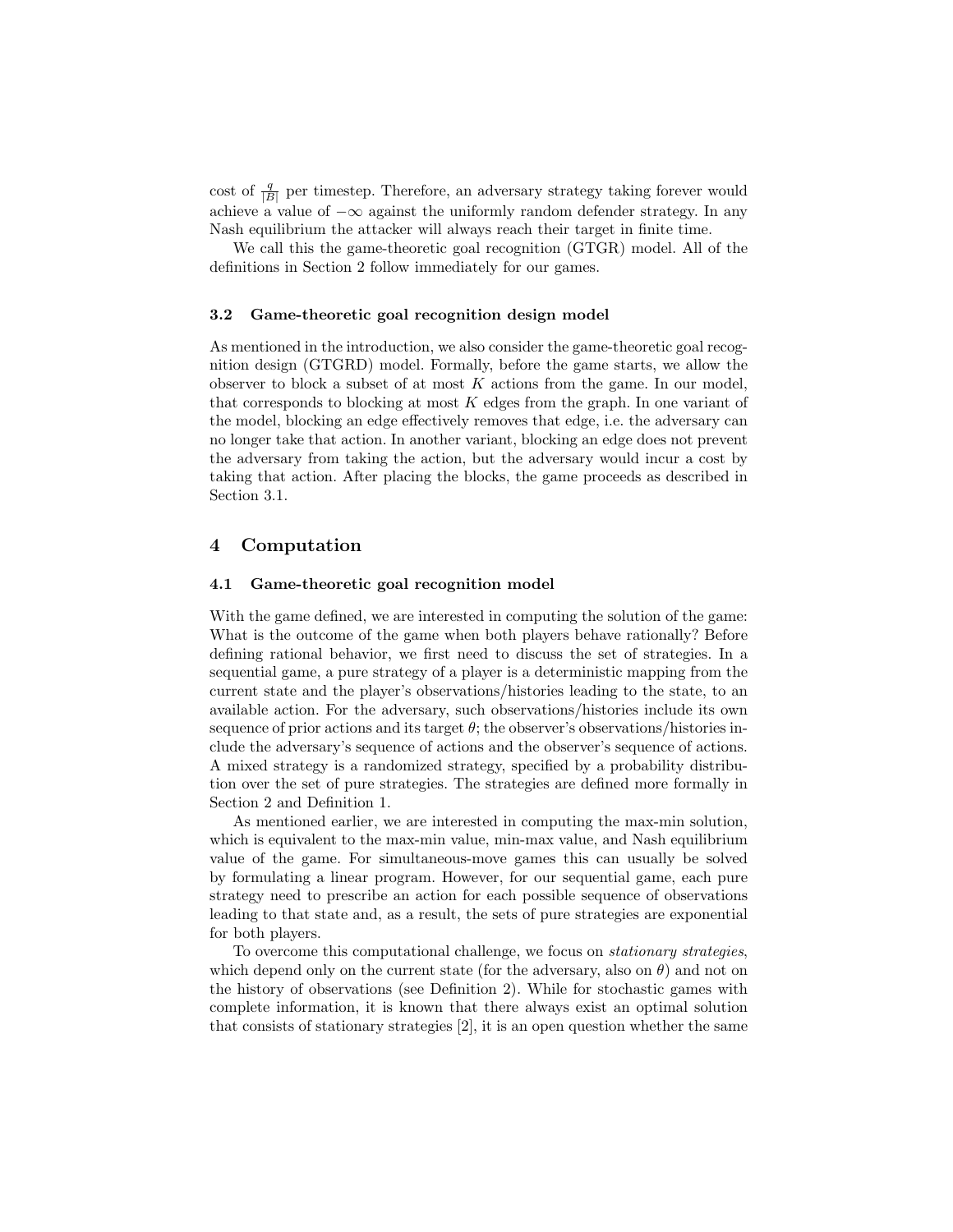property holds for our setting, which is an incomplete-information game. Nevertheless, there are some heuristic reasons that stationary strategies are at least good approximations of optimal solutions: The state (i.e., adversary's location) already captures a large amount of information about the strategic intention of the adversary.

An intuitively optimal non-stationary strategy in which the observer assigns resources to the target with maximal probability, determined through observing the actions of the adversary, presents additional challenges. An optimal strategy of this nature would require information regarding adversarys strategy from the beginning of the game, so as to determine the likelihood of a given action assuming a particular target for the adversary. Making such assumptions is a straightforward process when restricting the observer to stationary strategies. Later in this paper we will demonstrate how given a stationary strategy for the observer, there exists a best response strategy for the adversary that is also stationary.

Restricting to stationary strategies, randomized strategies now correspond to a mapping from state to a distribution over actions. We have thus reduced the dimension of the solution space from exponential to polynomial in the size of the graph. Furthermore, our game exhibits the single-controller property: The state transitions are controlled by the adversary only. For complete information stochastic games with a single controller, a linear programming (LP) formulation is known [19]. We adapt this LP formulation to our incomplete information setting.

We define  $V(\theta, s)$  to be a variable that represents the expected payoff to the observer at state s and with adversary's intended target  $\theta$ . We use  $P(\theta)$  to denote the prior probability of  $\theta \in B$  being the adversary's target such that  $\sum_{\theta \in B} P(\theta) = 1$ . The observer's objective is to find a (possibly randomized) strategy that maximizes his expected payoff given the prior distribution over the target set  $B$ , the moves of the adversary, and the adversary's starting location. The following linear program computes the utility of the observer in a max-min solution assuming both players are playing a stationary strategy.

$$
\max_{V, \{f_i(s)\}_{i,s}} \sum_{\theta} P(\theta) V(\theta, s_o) \tag{2}
$$

$$
V(\theta, s) \le \sum_{i \in B} r(s, i, j, \theta) f_i(s) + V(\theta, j) \quad \forall \theta \in B, \forall s \mid s \ne \theta, \forall j \in \nu(s)
$$
 (3)

$$
V(\theta, s) = 0 \t\t \t\t when \t s = \theta \t(4)
$$

$$
\sum_{i} f_i(s) = 1 \qquad \qquad \forall s \quad (5)
$$

$$
f_i(s) \ge 0 \qquad \forall s, i \quad (6)
$$

In the above linear program, (2) is the objective of the observer. The  $f_i(s)$ 's represent the probability of the observer taking an action  $i \in B$  given the state s. To ensure a well defined probability distribution for each state of the games, (5) and (6) impose the standard sum-equal-to-one and non-negative conditions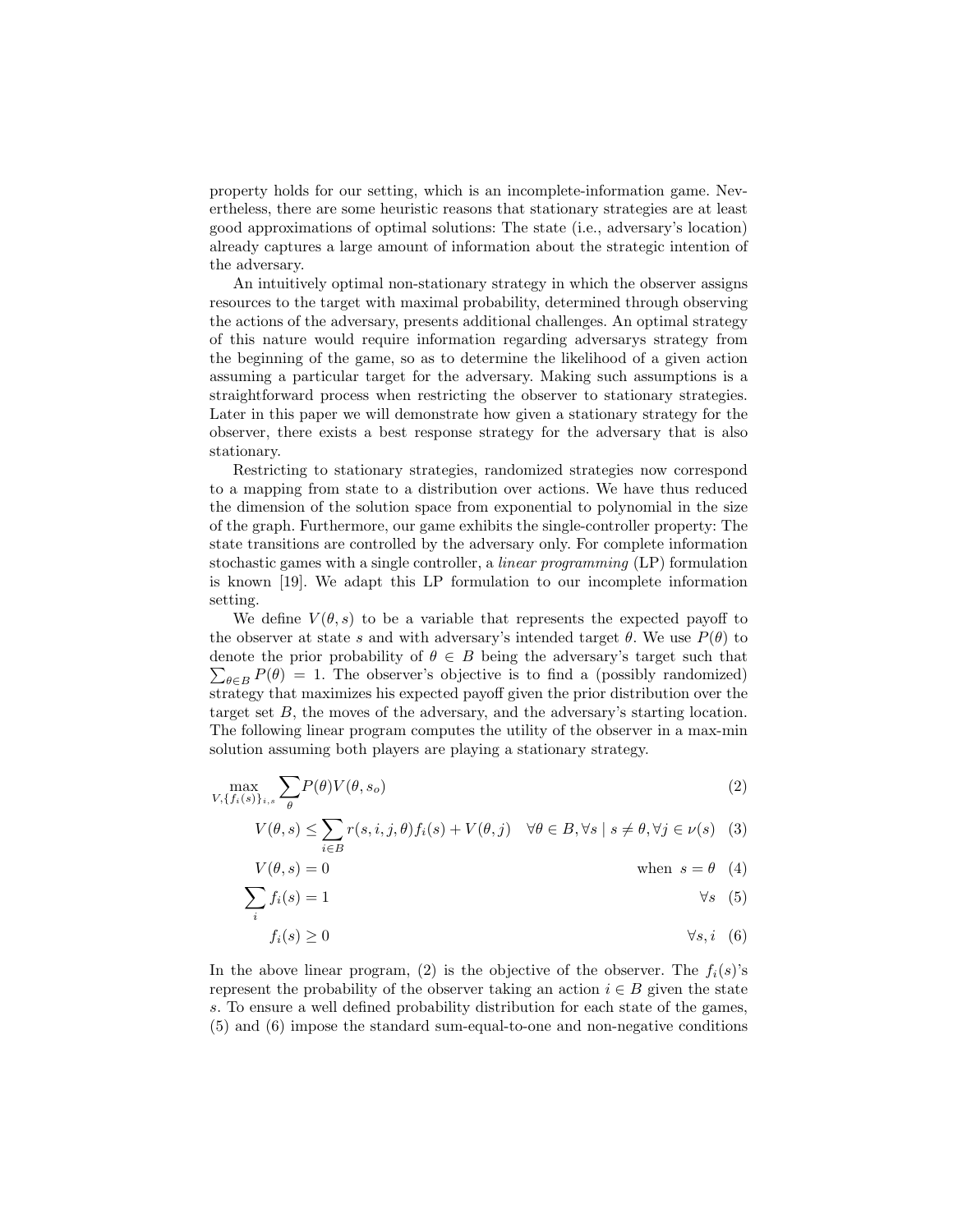on the probability of playing each action  $i \in B$ . The Bellman-like inequality (3) bounds the expected value for any state using expected values of next states plus the expected current reward, assuming the adversary will choose the state transition that minimizes the observer's expected utility. Finally, (4) specifies the base condition when the adversary has reached their destination and the game ends. The size of the linear program is polynomial in the size of the graph.

The solution of this linear program prescribes a randomized stationary strategy  $f_i(s)$  for the observer and, from the dual solutions, one can compute a stationary strategy for the adversary. In more detail, the dual linear program is

$$
\min \sum_{s} t_s \tag{7}
$$

$$
t_s \ge \sum_{\theta,j} \lambda_{s,j}^{\theta} r(s,i,j,\theta) \qquad \forall s,i \qquad (8)
$$

$$
I_{s=s_0}P(\theta) + \sum_{s' \neq \theta: s \in \nu(s')} \lambda_{s',s}^{\theta} = \sum_{j \in \nu(s)} \lambda_{s,j}^{\theta} \qquad \forall \theta \in B, \forall s \neq \theta
$$
 (9)

$$
\lambda_{s,j}^{\theta} \ge 0 \qquad \qquad \forall \theta, s, j \qquad (10)
$$

where  $I_{s=s_0}$  is the indicator that equals 1 when  $s = s_0$  and 0 otherwise. The dual variables  $\lambda_{s,j}^{\theta}$  can be interpreted as the probability that adversary type  $\theta$ takes the edge from s to j. These probabilities satisfies the flow conservation constraints (9): given  $\theta$ , the total flow into s (the left hand side) is equal to the probability that type  $\theta$  visits s, which should equal the total flow out of s (the right hand side). The variables  $t_s$  can be interpreted as the contribution to defender's utility from state s, assuming that the defender is choosing an optimal action at each state (ensured by constraint (8)).

Given the dual solutions  $\lambda_{s,j}^{\theta}$ , we can compute a stationary strategy for the adversary: let  $\pi(j|\theta, s)$  be the probability that the adversary type  $\theta$  chooses j at state s. Then for all  $\theta \in B$  and  $s \neq \theta$ ,  $\pi(j|\theta, s) = \frac{\lambda_{s,j}^{\theta}}{\sum_{j' \in \nu(s)} \lambda_{s,j'}^{\theta}}$ . It is straightforward to verify that by playing the stationary strategy  $\pi$ , the adversary type  $\theta$  will visit each edge  $(s, j)$  with probability  $\lambda_{s,j}^{\theta}$ .

Lemma 1. Given a stationary strategy for the defender, there exists a best response strategy for the adversary that is also a stationary strategy.

*Proof (Sketch).* Given a stationary defender strategy  $f_i(s)$ , each adversary type  $\theta$ now faces a Markov Decision Process (MDP) problem, which admits a stationary strategy as its optimal solution.

More specifically, since the state transitions are deterministic and fully controlled by the adversary, each type  $\theta$  faces a problem of determining the shortest path from  $s_0$  to  $\theta$ , with the cost of each edge  $(s, j)$  as  $\sum_{i \in B} f_i(s)r(s, i, j, \theta)$ . Looking into the components of  $r(s, i, j, \theta)$ , since the adversary reward  $u^{\theta}$  for reaching target  $\theta$  occurs exactly once at the target  $\theta$ , it can be canceled out and the problem is equivalent to the shortest path problem from  $s_0$  to  $\theta$  with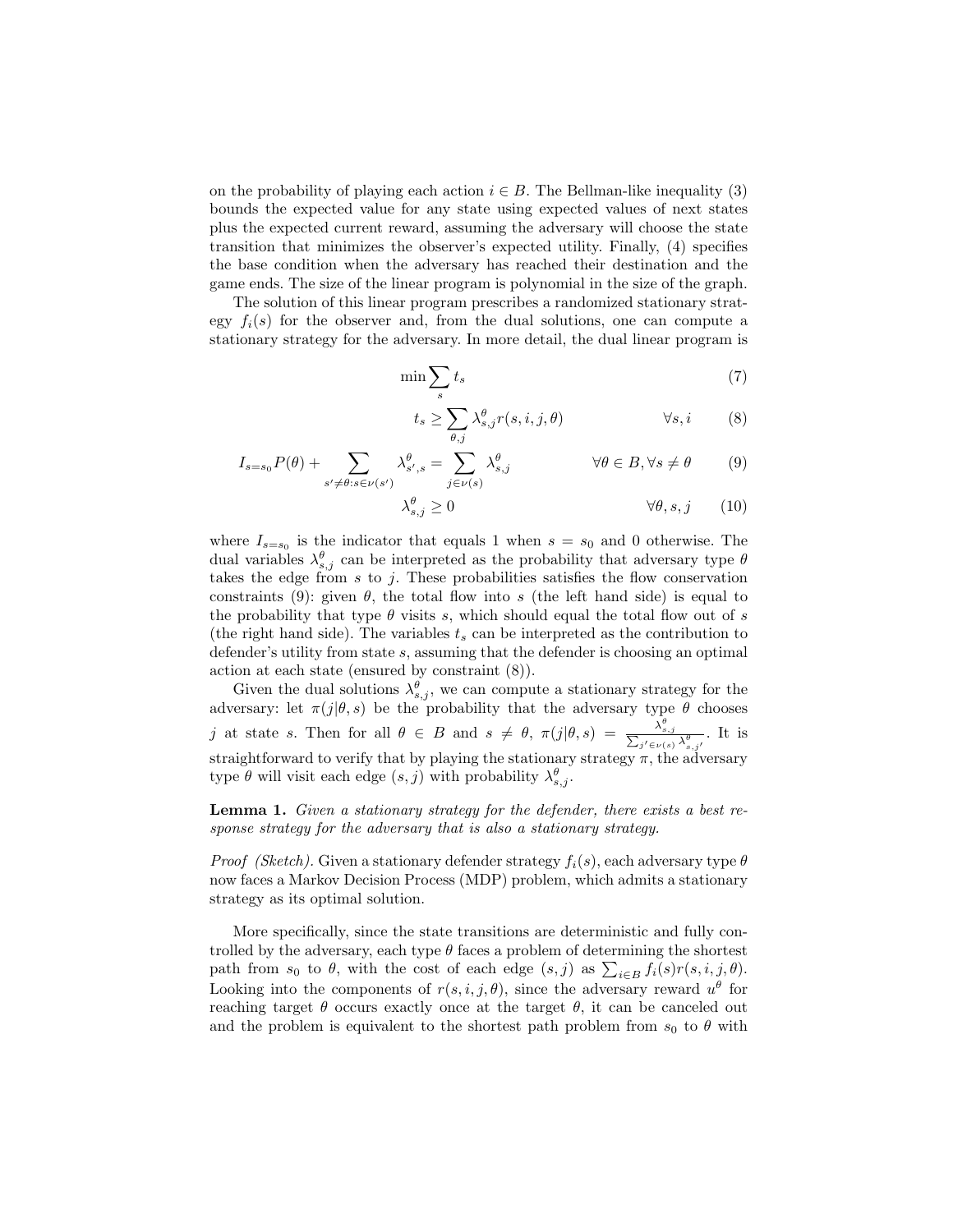edge cost  $d + f_{\theta}(s)q$ . Since edge costs are nonnegative the shortest paths will not involve cycles.

What this lemma implies is that if the defender plays the stationary strategy prescribed by the LP (2), the adversary cannot do better than the value of the LP by deviating to a non-stationary strategy.

**Corollary 1.** If the defender plays the stationary strategy  $f_i(s)$  given by the solutions of LP (2), the adversary's stationary strategy  $\pi$  as prescribed by LP (7) is a best response, i.e., no non-stationary strategies can achieve a better outcome for the adversary.

While it is still an open question whether the defender has an optimal stationary strategy, we have shown that if we restrict to stationary strategies for the defender, it is in the best interest of the adversary to also stick to stationary strategies and our LP (2) does not overestimate the value of the game.

#### 4.2 Game-theoretic goal recognition design model

One can solve this GTGRD problem by brute-force, i.e., try every subset of edges to block and then for each case solve the resulting LP. The time complexity of this approach grows exponentially in  $K$ . Instead, we can encode the choice of edge removal as integer variables added to the LP formulation, resulting in a mixed-integer program (MIP). For example, we could replace (3) with

$$
V(\theta, s) \le \sum_{i \in B} r(s, i, j, \theta) f_i(s) + V(\theta, j) + Mz(s, j)
$$
\n(11)

where M is a positive number, and  $z(s, j)$  is a 0-1 integer variable indicating whether the action/edge from s to j is blocked. M thus represents the penalty that the attacker incurs if he nevertheless chooses to take the edge from  $s$  to  $j$ while it is blocked. By making  $M$  sufficiently large, we can make the actions of crossing a blocked edge dominated and therefore effectively removing the edges that we block. We also add the constraint  $\sum_{s,j} z(s,j) \leq K$ .

Dual-based greedy heuristic. The MIP approach scales exponentially in the worst case as the size of the graph and K grows. We propose a heuristic method for selecting edges to block. We first solve the LP for goal recognition and its dual. In particular, we look at the dual variable  $\lambda_{s,j}^{\theta}$  for the constraint (3). This dual has the standard interpretation as the *shadow price*: it is the rate of change to the objective if we infinitesimally relax constraint (3).

Looking at the MIP, in particular constraint (11), we see that by blocking off an action from s to  $j$  we are effectively relaxing the corresponding LP constraints (3) indexed by  $\theta$ , s, j for all  $\theta \in B$ . These are the adversary's incentive constraints for going from s to j, for all adversary types  $\theta$ .

Utilizing the shadow price interpretation of the duals, the sum of the duals corresponding to the edge from s to j:  $\sum_{\theta \in B} \lambda_{s,j}^{\theta}$  gives the rate of change to the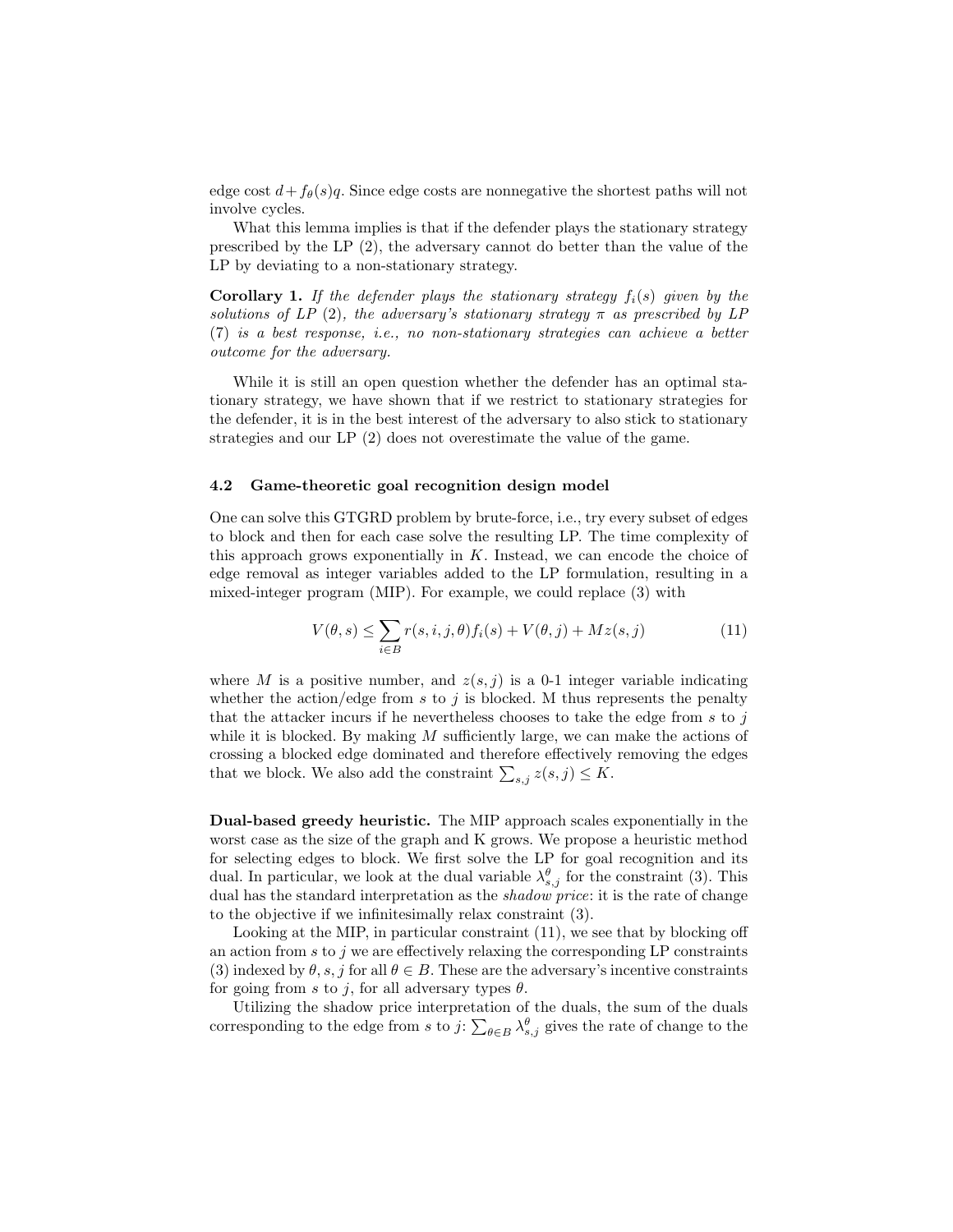objective (i.e. defender's expected utility) if the edge  $(s, j)$  is blocked by an infinitesimal amount. Choosing the edge that maximizes this,  $\arg \max_{s,j} \sum_{\theta \in B} \lambda_{s,j}^{\theta}$ we get the maximum rate of increase of our utility. These rates of changes hold only when the amount of relaxation (i.e.,  $M$ ) is infinitesimal. However, in practice we can still use this as a heuristic for choosing edges to block.<sup>1</sup>

When  $K > 1$ , we could choose the K edges with the highest dual sums. Alternatively, we can use a greedy approach: pick one edge with the maximum dual sum, place a block on the edge and solve the updated LP for goal recognition, and pick the next edge using the updated duals, and repeat. In our experiments, the latter greedy approach consistently achieved significantly higher expected utilities than the former. Intuitively, by re-solving the LP after adding each edge, we get a more accurate picture of the adversary's adaptations to the blocked edges. Whereas the rates of changes used by the former approach are only accurate when the adversary do not adapt at all to the blocked edges (see footnote 1). Our greedy heuristic is summarized as follows.

- for  $i = 1...K$ :
	- Solve LP  $(2)$ , updated with the current blocked edges. If edge  $(s, j)$ blocked, the corresponding constraint (3) indexed  $s, j, \theta$  for all  $\theta$  are modified so that  $M$  is added to the right hand side. Get the primal and dual solutions.
	- Take an edge  $(s^*, j^*) \in \arg \max_{s,j} \sum_{\theta \in B} \lambda_{s,j}^{\theta}$ , and add it to the set of blocked edges.
- return the set of blocked edges, and the primal solution of the final LP as the defender's stationary strategy.

# 5 Experiments

Experiments were run on a machine using OSX Yosemite version 10.10.5, with 16 GB of ram and a 2.3 GHz Intel Core i7 processor, and were conducted on grid environments such as the one seen in Figure 2. In these environments, the adversary is allowed to move to adjacent nodes connected by an edge. S denotes the starting location of the adversary while T1 and T2 denote the locations of two potential targets.

In Figure 2, targets  $T1$  and  $T2$  each have a equal likelihood of being the adversary's intended target. The adversary's timestep penalty d and completion reward  $u^{\theta}$  are both set to 0. The defender's reward for correctly guessing the adversary's intended target  $q$  is set to 10. The attacker penalty value for crossing an edge penalized by the observer is set to 10. The observer is permitted to penalize 3 edges.

<sup>&</sup>lt;sup>1</sup> Another perspective: from the previous section we see that  $\lambda_{s,j}^{\theta}$  is the probability that adversary type  $\theta$  traverses the edge s, j. Then if the adversary and defender do not change their strategies after the edge  $(s, j)$  is blocked, the defender would receive an additional utility of  $M \sum_{\theta \in B} \lambda_{s,j}^{\theta}$  from the adversary's penalty for crossing that edge.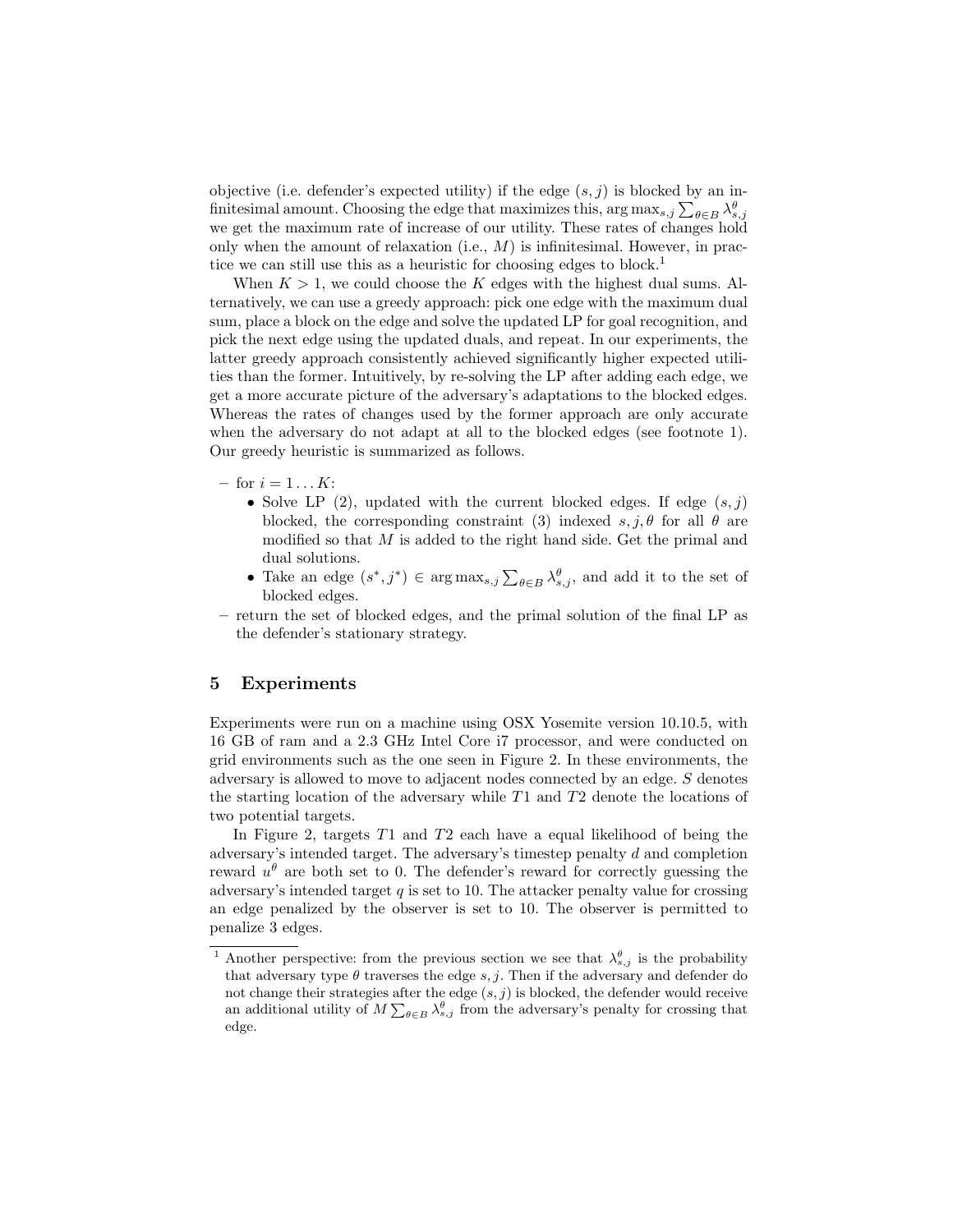

Fig. 2. An Instance of GTGR/GTGRD Games Used in Experiments.

# 5.1 A Comparison of MIP and Greedy Solutions

As seen in Figure 3 and Figure 4, the mixed integer program and greedy heuristic can yield different results. The mixed integer program yields an expected outcome of 43.3 for the observer, while utilizing the greedy heuristic yields an outcome of 40.0 for the observer. The default expected outcome for the observer (in which no edges are penalized) is 30.0. The following experiments averaged the results of similar grid problems.



Fig. 3. MIP Solution Fig. 4. Greedy Solution

## 5.2 Running Time and Solution Quality

Results from the following experiments were averaged over 1000 grid environments. For each experiment, the adversary's timestep penalty  $d$  and completion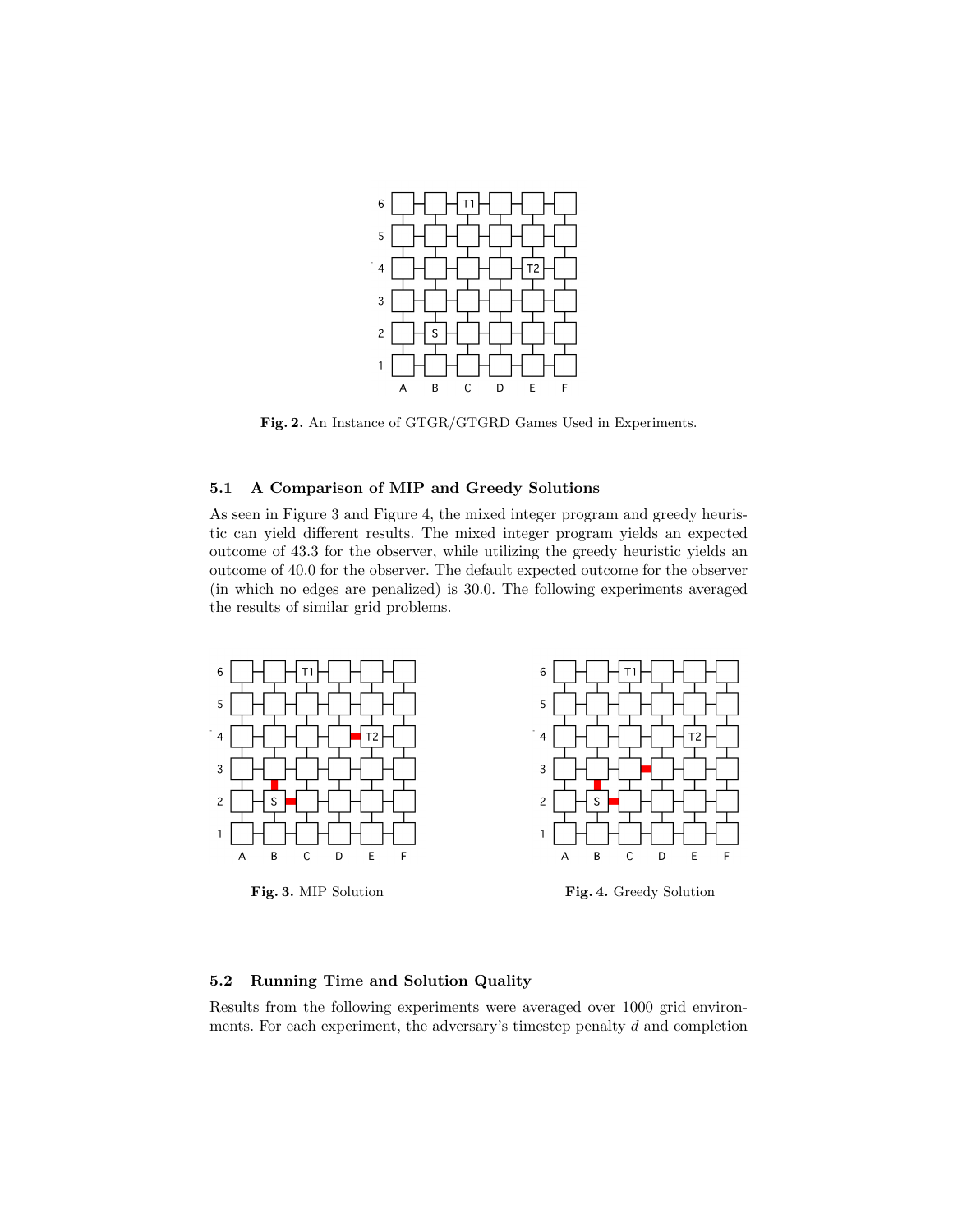reward  $u^{\theta}$  were set to 0. For each environment, the starting location of the adversary and all targets are placed randomly on separate nodes. Additionally, each target  $\theta$  is assigned a random probability  $P(\theta)$  such that  $\sum_{\theta \in B} P(\theta) = 1$ . In all of our figures below, the greedy heuristic for the GTGRD is graphed in orange, the MIP is graphed in blue, and the default method (LP) for GTGR is graphed in grey, in which the game is solved with no penalized edges. The defenders reward for correctly guessing the adversary's intended target q was set to 10. The attacker penalty value for crossing an edge penalized by the observer was set to 10. Each game, the observer was permitted to penalize 2 edges.



Fig. 5. Average time given targets.

Fig. 6. Average outcome given targets.

Various Potential Target Sizes In this set of experiments, we want to investigate the effect of different potential target sizes (i.e.,  $|B|$ ) to the running time (Figure 5) and solution quality (Figure 6) of our algorithms. The results are averaged over 1000 simulations of 6 by 6 grids. Each game, the observer was permitted to penalize 2 edges.



Fig. 7. Average time given size. Fig. 8. Average outcome given size.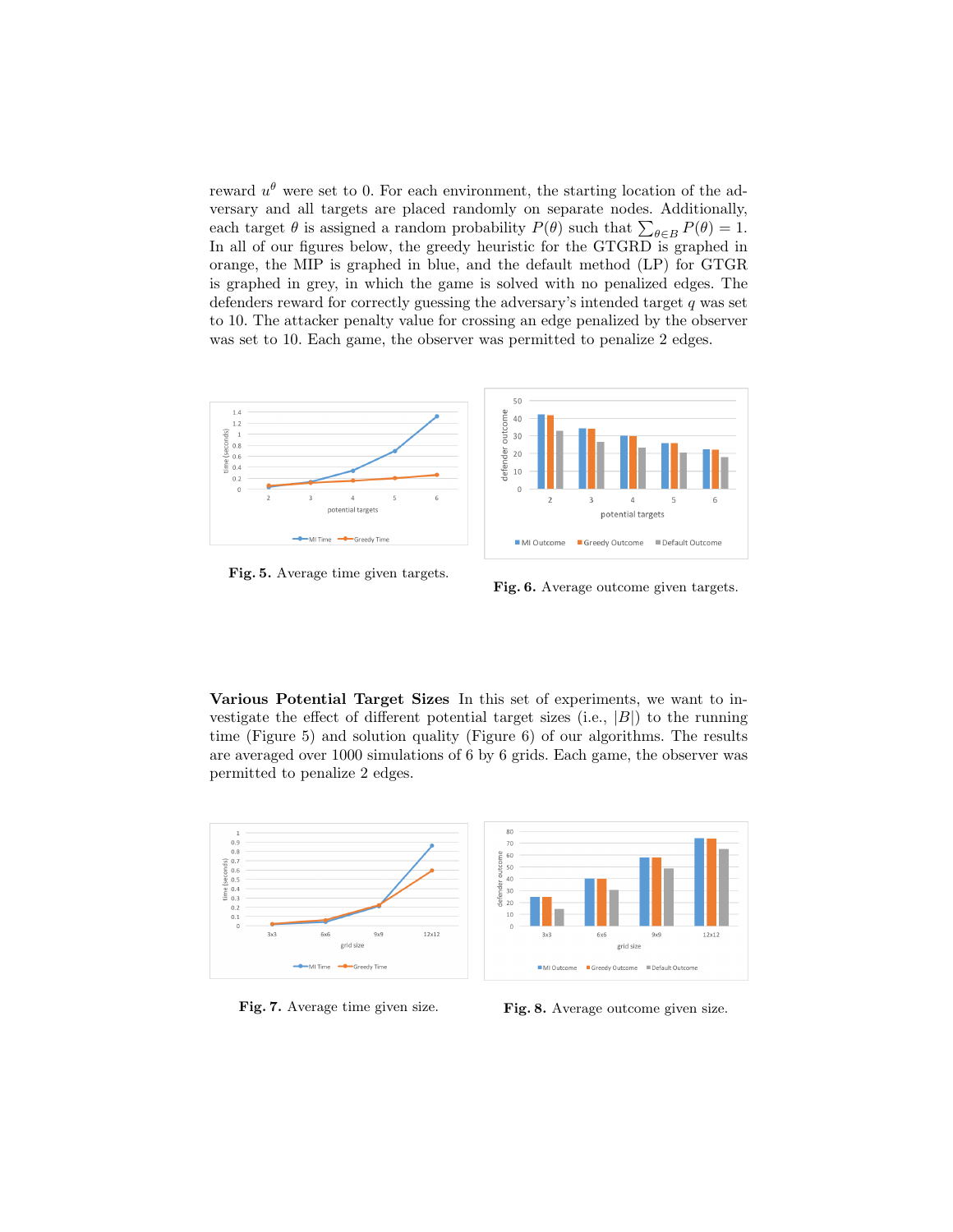As indicated in Figure 5, the MIP running time increases exponentially while the greedy heuristic running time remains sublinear as we increase the number of potential targets. Moreover, the solution quality (measured by defender's utility) as seen in Figure 6 suggests that MIP's solution is closely aligned with our greedy heuristics. This gives evidence that our greedy heuristic provides good solution quality while achieving high efficiency. It is no surprise that the defender's utility is higher in the GTGRD setting compared to those of GTGR.

Various Instance Sizes In this set of experiments, we investigate the effect of different instance sizes (i.e., grids) to the running time (Figure 7) and solution quality (Figure 8) of our algorithms.

Unlike our earlier observations on various target sizes, the average running times for both the MIP and our greedy heuristic increase significantly as we increase the instance sizes (see Figure 7). This is not surprising as now we have more variables and constraints in the integer programs. Despite this, the defender's utilities generated by greedy heuristic are relatively similar to those generated using MIP (see Figure 8).





Fig. 9. Average time given penalized Fig. 3. Average time given penalized<br>edges.

edges.

Various Number of Barriers/Blocks In this set of experiments, we want to investigate the effect of different number of barriers  $(i.e., K)$  to the running time (Figure 5) and solution quality (Figure 6) of our algorithms in the GTGRD models. The results are averaged over 1000 simulations of 6 by 6 grids.

It turns out that as we increase the number of barriers, the running times of our greedy heuristic are longer than the MIP as shown in Figure 9. Nonetheless, as in the earlier experiments, both algorithms have similar solution quality as shown in Figure 10.

Various Edge Penalties Finally, consider the effect of different edge penalties to the solution quality of our greedy heuristic. The results are averaged over 1000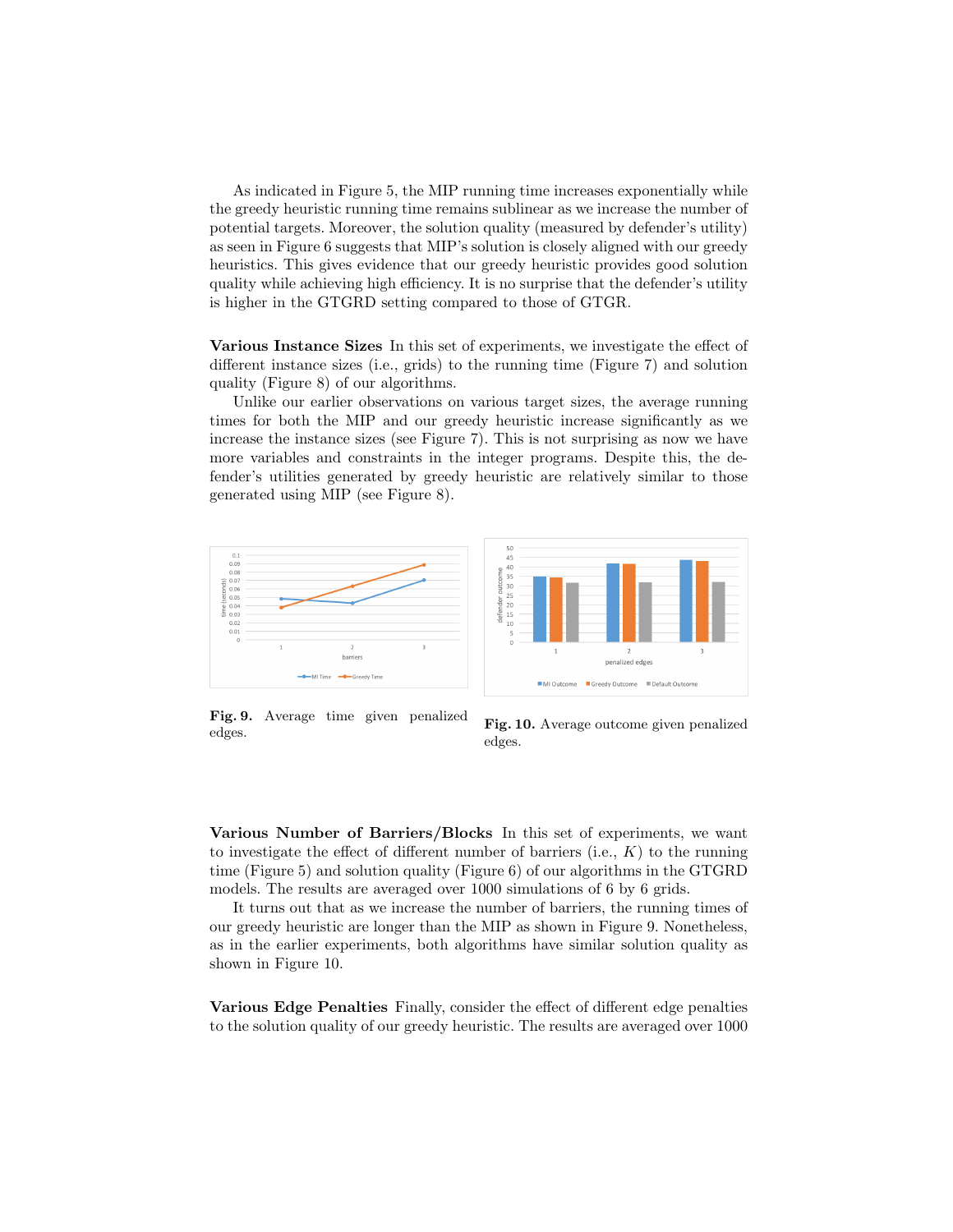

Fig. 11. Average outcome given penalty value.

simulations of 6 by 6 grids. As indicated in Figure 11, the solution gap between the MIP and greedy heuristic as we increase the edge penalty.

# References

- 1. Braynov, S.: Adversarial planning and plan recognition: Two sides of the same coin. In: Proceedings of the Secure Knowledge Management Workshop (2006)
- 2. Fudenberg, D., Tirole, J.: Game theory (1991)
- 3. Geib, C., Steedman, M.: On natural language processing and plan recognition. In: Proceedings of the International Joint Conference on Artificial Intelligence (IJ-CAI). pp. 1612–1617 (2007)
- 4. Guillarme, N.L., Mouaddib, A.I., Lerouvreur, X., Gatepaille, S.: A generative game-theoretic framework for adversarial plan recognition. In: Proceedings of the Workshop on Distributed and Multi-Agent Planning (2015)
- 5. Jarvis, P., Lunt, T., Myers, K.: Identifying terrorist activity with AI plan recognition technology. AI Magazine 26(3), 73–81 (2005)
- 6. Johnson, W.L.: Serious use of a serious game for language learning. International Journal of Artificial Intelligence in Education 20(2), 175–195 (2010)
- 7. Kautz, H.A.: A Formal Theory of Plan Recognition. Ph.D. thesis, Bell Laboratories (1987)
- 8. Kelley, R., Wigand, L., Hamilton, B., Browne, K., Nicolescu, M., Nicolescu, M.: Deep networks for predicting human intent with respect to objects. In: Proceedings of the International Conference on Human-Robot Interaction (HRI). pp. 171–172 (2012)
- 9. Keren, S., Gal, A., Karpas, E.: Goal recognition design. In: Proceedings of the International Conference on Automated Planning and Scheduling (ICAPS). pp. 154–162 (2014)
- 10. Keren, S., Gal, A., Karpas, E.: Goal recognition design for non-optimal agents. In: Proceedings of the AAAI Conference on Artificial Intelligence (AAAI). pp. 3298–3304 (2015)
- 11. Keren, S., Gal, A., Karpas, E.: Goal recognition design with non-observable actions. In: Proceedings of the AAAI Conference on Artificial Intelligence (AAAI). pp. 3152–3158 (2016)
- 12. Lee, S., Mott, B., Lester, J.: Real-time narrative-centered tutorial planning for story-based learning. In: Proceedings of the International Conference on Intelligent Tutoring Systems (ITS). pp. 476–481 (2012)